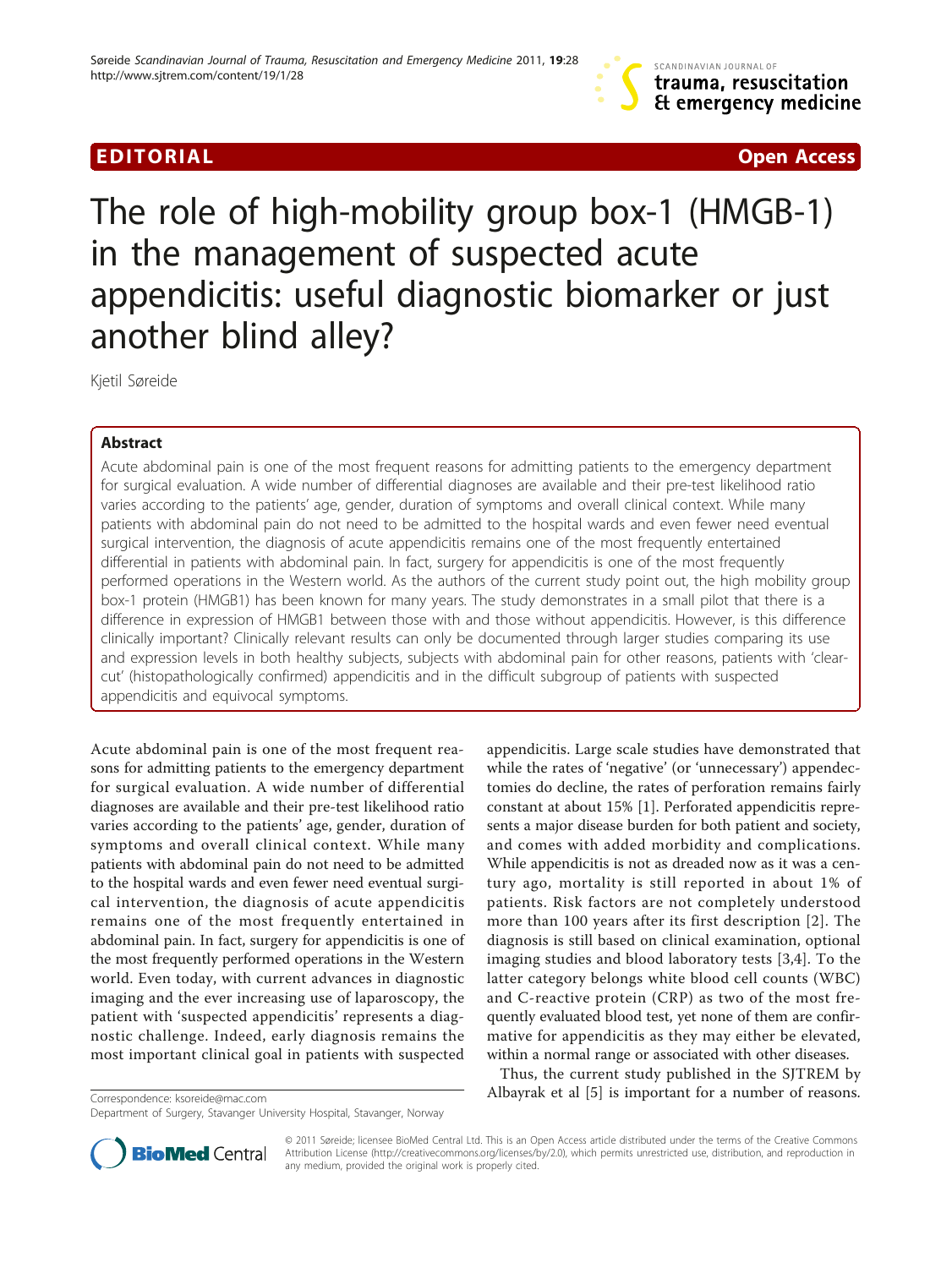<span id="page-1-0"></span>For one, the search for new and better diagnostic biomarkers would potentially have great impact on workup and use of diagnostic imaging if accurate and predictive of disease. In particular this is useful in patients whose clinical symptoms are equivocal. Second, genomic and proteomic biomarkers may shed new light on disease processes needed to discern differences in aetiology and pathogenesis which may eventually help us understand this disease better. Finally, a drive towards nonoperative management of "non-complicated" appendicitis has been advocated through randomised controlled trials recently [6]. However, of concern is the fact that at current diagnostic tools are non-specific so one cannot at present reliably confirm that appendicitis is the true entity that is being treated in such trials. Consequently, the results are not generalisable and not immediately valid nor advisable for use in the general population at large [7,8].

As the authors of the current study point out [5], the high mobility group box-1 protein (HMGB1) has been known for many years as a nuclear chromosomal protein. Its role as a pro-inflammatory cytokine in sepsis and rheumatoid arthritis has been described, and more recently its role in community-acquired infections and sepsis investigated [[9\]](#page-2-0).

HMGB1 is an intracellular protein that can translocate to the nucleus where it binds DNA and regulates gene expression. It can also be released from cells, in which extracellular form it can bind to an inflammatory receptor called Receptor for Advanced Glycan Endproducts (RAGE). Activated macrophages and monocytes secrete HMGB1 as a cytokine in inflammation. The mechanism of inflammation and damage is binding to toll-like receptor 4 (TLR4), which mediates HMGB1-dependent activation of macrophage cytokine release. This positions HMGB1 at the intersection of sterile and infectious inflammatory responses. Thus, the increased level of HMGB1 likely reflects a systemic inflammatory response syndrome (SIRS) in patients with appendicitis, that may resemble the same or similar mechanisms as previously detailed for trauma patients and following post-injury events [[10](#page-2-0)-[13\]](#page-2-0). However, the jump from molecular mechanisms that may be a central player, or just a bystander effect, of the primary insult, is a relatively premature closure. As Stahel and colleagues highlighted for mechanisms explored in injury [[10\]](#page-2-0), the metabolic effects are characterized by a network of interactions, and cross-linkage and cross-over effects of which it is extremely hard if not possible to predict an outcome based on one sole player amongst the mingling molecules.

The diagnostic value of HMGB1 levels was investigated using ROC curve analysis in this study by Albayrak et al [5]. The use of ROC analysis is an

appropriate method in evaluation for various biomarkers [[14,15\]](#page-2-0). The curve shows that a high discriminative ability was not obtained, although levels between diseased patients and controls differed significantly. For the diagnosis of acute appendicitis, the best cut-off point for HMGB1 was at 25 ng/ml. The calculated sensitivity, specificity, positive predictive value and negative predictive value were calculated as 72%, 73%, 88% and 45%, respectively (area under curve  $= 0.781$ ), which is not comparably better to the accuracy of WBC or CRP already in clinical use [\[16\]](#page-2-0). So it appears, as testing for HMBG1 is not readily available 24-7-365 in most clinical chemistry labs, nor demonstrable cheaper or more cost-efficient than other available tests, it will not replace a standard work-up panel as of yet.

Nonetheless, the current study demonstrates that there is a difference in expression of HMGB1 between those with and those without appendicitis. Whether the question under investigation will give clinically important answers can only be addressed through future, larger studies comparing the use and expression levels of HMGB1 in both healthy subjects, subjects with abdominal pain for other reasons, patients with 'clear-cut' (histopathologically confirmed) appendicitis and in the difficult subgroup of patients with suspected appendicitis and equivocal symptoms. Whether this may truly prove a useful diagnostic biomarker among the increasing number of alternatives investigated [[17](#page-2-0)-[19\]](#page-2-0), or merely be yet another blind alley in the surge for the correct diagnosis of acute appendicitis remains to be seen.

Received: 7 April 2011 Accepted: 20 April 2011 Published: 20 April 2011

#### References

- 1. Guller U, Rosella L, McCall J, Brugger LE, Candinas D: Negative appendicectomy and perforation rates in patients undergoing laparoscopic surgery for suspected appendicitis. Br J Surg 2011
- 2. Sadr Azodi O, Andren-Sandberg A, Larsson H: [Genetic and environmental](http://www.ncbi.nlm.nih.gov/pubmed/19847874?dopt=Abstract) [influences on the risk of acute appendicitis in twins.](http://www.ncbi.nlm.nih.gov/pubmed/19847874?dopt=Abstract) Br J Surg 2009, 96(11):1336-1340.
- 3. Andren-Sandberg A, Korner H: [Quantitative and qualitative aspects of](http://www.ncbi.nlm.nih.gov/pubmed/15116812?dopt=Abstract) [diagnosing acute appendicitis.](http://www.ncbi.nlm.nih.gov/pubmed/15116812?dopt=Abstract) Scand J Surg 2004, 93(1):4-9.
- 4. Kørner H, Søndenaa K, Søreide JA, Andersen E, Nysted A, Lende TH: [Structured data collection improves the diagnosis of acute appendicitis.](http://www.ncbi.nlm.nih.gov/pubmed/9529488?dopt=Abstract) Br J Surg 1998, 85(3):341-344.
- 5. Albayrak Y, Albayra A, Celik M, Gelincik I, Demiryilmaz I, Yildirim R, Ozogul B: [High Mobility Group Box Protein-1 \(HMGB-1\) As A New Diagnostic](http://www.ncbi.nlm.nih.gov/pubmed/21507210?dopt=Abstract) [Marker In Patients With Acute Appendicitis.](http://www.ncbi.nlm.nih.gov/pubmed/21507210?dopt=Abstract) Scand J Trauma Resusc Emerg Med 2011, 19:27.
- 6. Hansson J, Korner U, Khorram-Manesh A, Solberg A, Lundholm K: [Randomized clinical trial of antibiotic therapy versus appendicectomy as](http://www.ncbi.nlm.nih.gov/pubmed/19358184?dopt=Abstract) [primary treatment of acute appendicitis in unselected patients.](http://www.ncbi.nlm.nih.gov/pubmed/19358184?dopt=Abstract) Br J Surg 2009, 96(5):473-481.
- 7. Søreide K: [Should antibiotic treatment replace appendectomy for acute](http://www.ncbi.nlm.nih.gov/pubmed/17909543?dopt=Abstract) [appendicitis?](http://www.ncbi.nlm.nih.gov/pubmed/17909543?dopt=Abstract) Nat Clin Pract Gastroenterol Hepatol 2007, 4(11):584-585.
- 8. Søreide K, Kørner H, Søreide JA: [Type II error in a randomized controlled](http://www.ncbi.nlm.nih.gov/pubmed/17361352?dopt=Abstract) [trial of appendectomy vs. antibiotic treatment of acute appendicitis.](http://www.ncbi.nlm.nih.gov/pubmed/17361352?dopt=Abstract) World J Surg 2007, 31(4):871-872.